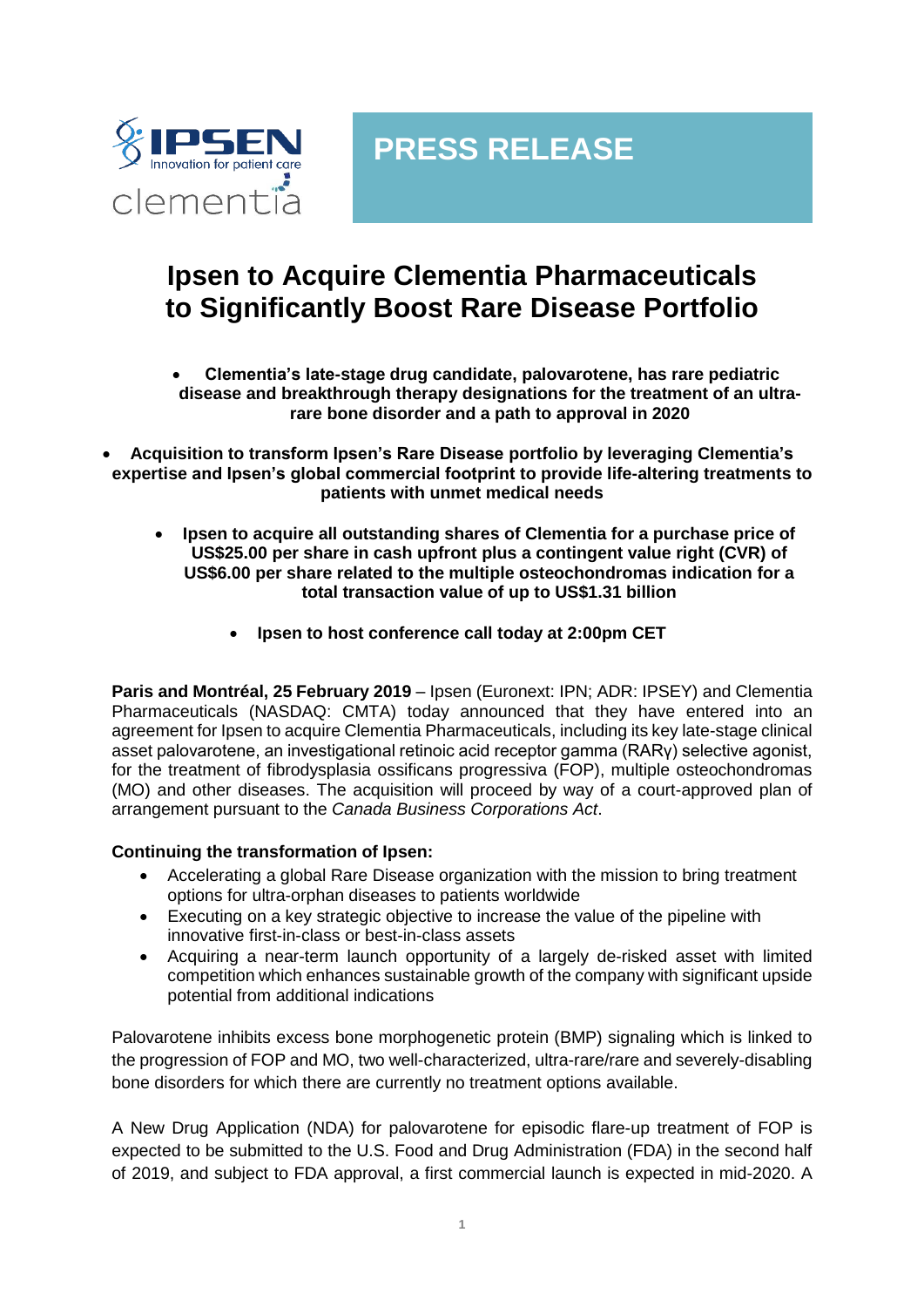Phase 3 registrational trial evaluating a chronic dosing regimen for FOP, a Phase 2 trial for MO, and a Phase 1 trial for dry eye disease are also ongoing. Palovarotene has received Orphan Drug designation for FOP and MO from the FDA and the European Medicines Agency (EMA), and Fast Track, Breakthrough Therapy and Rare Pediatric Disease designations for FOP from the FDA.

**David Meek, Chief Executive Officer of Ipsen**, commented, *"The acquisition of Clementia Pharmaceuticals accelerates the ongoing transformation of Ipsen as we are successfully executing on our external innovation strategy to identify and acquire innovative medicines to serve patients with unmet medical needs. Through this transaction, we will gain scientific expertise, exceptional talent, and a cornerstone ultra-rare disease drug candidate with rare pediatric disease and breakthrough therapy designations, potential U.S. approval in 2020 and additional indications to follow. We look forward to working closely with Clementia to successfully integrate two companies that share a similar patient-centric culture and the ambition to deliver new treatments to patients with unmet medical needs*.*"*

**Dr. Clarissa Desjardins, Chief Executive Officer of Clementia**, commented, *"I am proud of the entire Clementia team, whose tireless efforts have rapidly advanced palovarotene towards a planned NDA submission, and we are all grateful for the dedication of the patient community and our clinical trial investigators who have supported us along the way. Ipsen's global commercial presence and capabilities will expedite our shared vision of bringing palovarotene to patients around the world as quickly as possible. We anticipate a smooth transition of our operations into the Ipsen organization that will continue Clementia's vision of delivering palovarotene to patients worldwide."* 

Under the terms of the agreement, Ipsen will pay US\$25.00 per share in cash upfront on completion of the transaction, for an initial aggregate consideration of US\$1.04 billion, plus deferred payments on the achievement of future regulatory milestones in the form of a contingent value right (CVR) of US\$6.00 per share upon FDA acceptance of the regulatory filing for palovarotene for the treatment of MO, representing an additional potential payment of US\$263 million. The initial cash consideration represents a premium of 77% to Clementia's 30-day volume-weighted average stock price.

The transaction will be fully financed by Ipsen's existing cash and lines of credit and significantly increase the level of net debt. It is expected to have a limited dilutive impact on Ipsen's core operating margin for 2019 and 2020 given the costs of the ongoing clinical trials and preparation for the commercial launch of palovarotene. Consequently, Ipsen is updating its 2019 financial objectives and now expects:

- Sales growth of greater than 13.0% at current exchange rates (unchanged)
- Core operating margin of around 30.0% of net sales (previous guidance of around 31.0% of net sales), excluding other potential investments in pipeline expansion initiatives

The transaction will also be dilutive at the Consolidated Net Income level.

The Boards of Directors of both companies have approved the transaction. Completion of the transaction is anticipated to occur in the second quarter of 2019, subject to satisfaction of all closing conditions. The acquisition will proceed by way of a court-approved plan of arrangement pursuant to the Canada Business Corporations Act and will require, at the special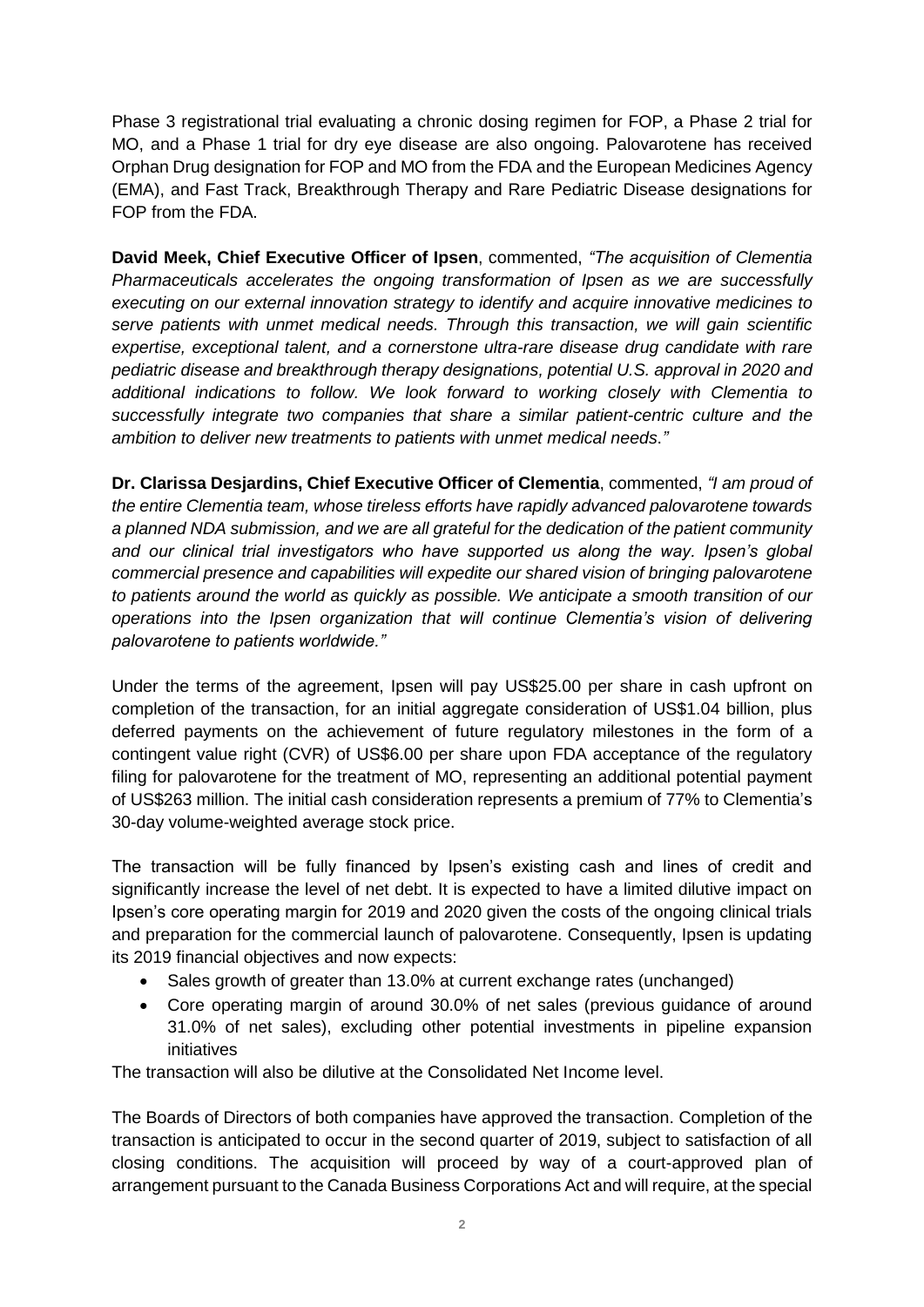meeting of Clementia shareholders expected to be held on or about April 9, 2019, the approval of at least 66 2/3% of the votes cast by Clementia's shareholders present in person or represented by proxy as well as the approval of a majority of the votes cast by Clementia's disinterested shareholders present in person or represented by proxy. A proxy circular relating to the special meeting of shareholders of Clementia and containing further details regarding the Arrangement and the agreement will be mailed to Clementia's shareholders and made available on SEDAR and EDGAR.

The Board of Directors of Clementia, acting on the unanimous recommendation of the transaction committee comprised of independent directors and after having received an opinion from its financial advisor to the effect that the consideration to be received by Clementia shareholders pursuant to the plan of arrangement is fair from a financial point of view, has unanimously approved the arrangement. OrbiMed Private Investments IV, LP, Clementia's largest shareholder with approximately 27.5% of Clementia's total shares outstanding (on a non‑diluted basis) as of the date hereof, has entered into a support and voting agreement with Ipsen pursuant to which it has agreed to vote its Clementia shares in favor of the transaction. In addition, directors and officers of Clementia holding an aggregate of approximately 3.2% of the Clementia shares (on a non‑diluted basis) as of the date hereof have entered into support and voting agreements with Ipsen.

In addition to shareholders' and court approval, the arrangement is also subject to other customary conditions. The arrangement agreement is subject to customary "fiduciary out" provisions, and a right in favor of Ipsen to match any superior proposal. A termination fee is payable to Ipsen in certain specified circumstances, including if it fails to exercise its right to match in the context of a superior proposal supported by Clementia.

Centerview Partners is acting as exclusive financial advisor to Ipsen and Goodwin Procter LLP and Davies Ward Phillips & Vineberg LLP are acting as U.S. and Canadian legal counsel to Ipsen, respectively.

Morgan Stanley & Co. LLC is acting as exclusive financial advisor to Clementia and Skadden, Arps, Slate, Meagher & Flom LLP and Stikeman Elliott LLP are acting as U.S. and Canadian legal counsel to Clementia, respectively.

## **Conference Call**

Ipsen will host a conference call and web conference (available at www.ipsen.com) today to discuss this announcement. Participants should dial in approximately 5 to 10 minutes prior to the start. No reservation is required to participate in the conference call.

Date: February 25, 2019 Time: 2:00pm CET/ 8:00am EST France and continental Europe +33 (0) 1 7670 0794 UK +44 (0) 2071 928 000 United States +1 (631) 510-7495 Conference ID: 8476676

A replay will be available on Ipsen's website: www.ipsen.com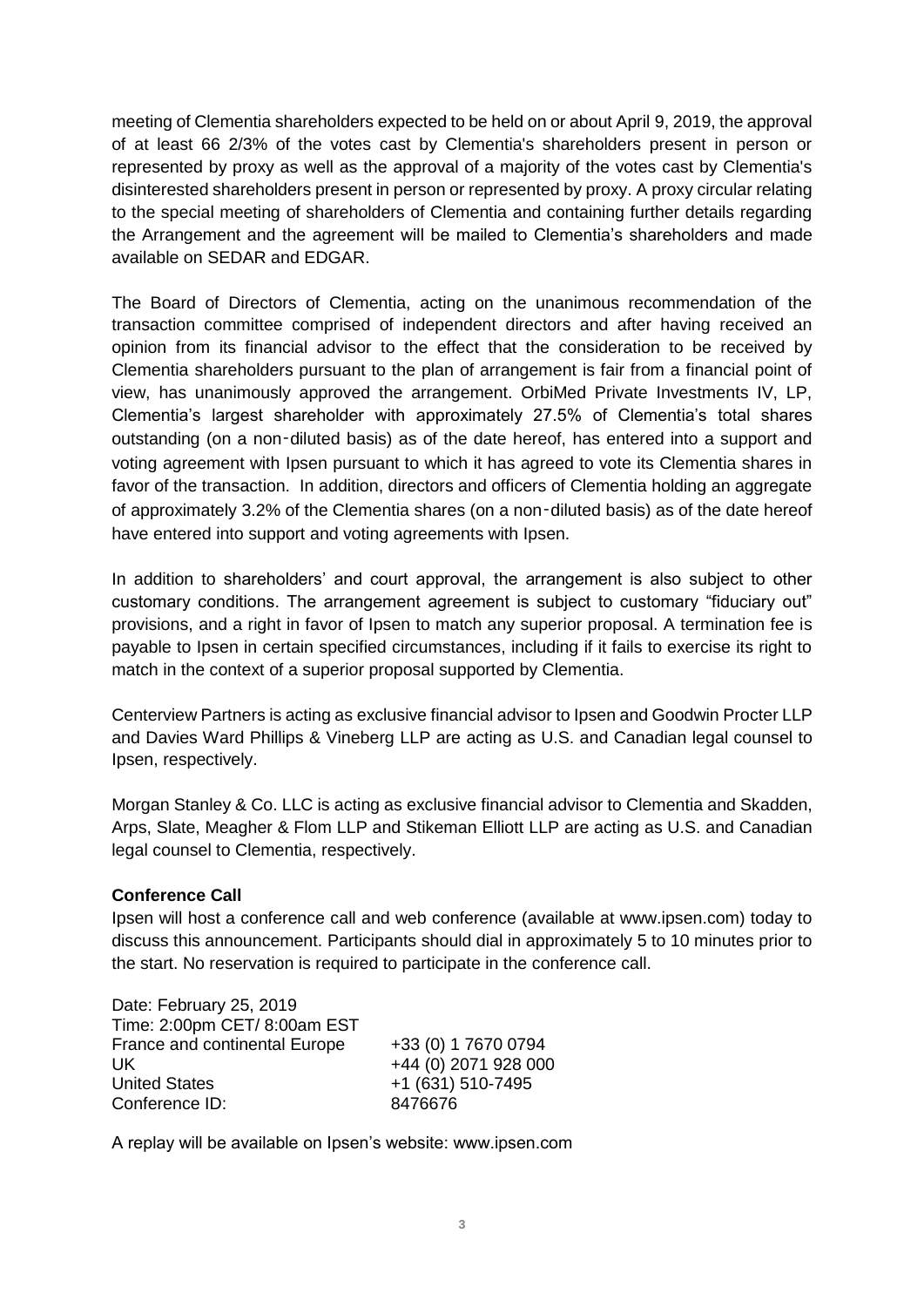#### **About Fibrodysplasia Ossificans Progressiva (FOP)**

FOP is an ultra-rare, severely disabling disorder characterized by heterotopic ossification (HO), or bone that forms outside the normal skeleton, in muscles, tendons or soft tissue. In FOP, HO progressively restricts movement by locking joints, leading to a cumulative loss of function, progressive disability, and increased risk of early death. FOP is caused by a mutation in the ACVR1 gene, resulting in excess signaling in the bone morphogenetic pathway, a key pathway controlling bone growth and development, by way of both ligand-dependent and independent mechanisms. The prevalence of FOP is approximately 1.3 individuals per million lives, or approximately 9,000 patients globally. There are currently no approved treatments for FOP.

#### **About Multiple Osteochondromas (MO)**

MO, also called multiple hereditary exostoses (MHE) is a rare, severely disabling, progressive, chronic disease in which multiple benign bone tumors, also known as osteochondromas (OCs) or osteocartilaginous exostoses, develop on bones. MO is typically diagnosed in early childhood when OCs become visible with a median age at diagnosis of four years. Because of their development around joints, children develop limb deformity and restricted movement as they grow. Today, the only available treatments for MO are surgery and palliative care, and many patients will undergo surgery, some as many as 30 surgeries, before adulthood. MO is estimated to affect 20 individuals per million lives, or approximately 150,000 globally. MO is among the most common inherited bone disorders with multiple family members in multiple generations affected.

#### **About Palovarotene**

Palovarotene is an RARy agonist being developed as a treatment for patients with ultra-rare/rare and debilitating bone diseases, including fibrodysplasia ossificans progressiva (FOP) and multiple osteochondromas (MO), as well as other diseases. Palovarotene was in-licensed from Roche Pharmaceuticals, where it was previously evaluated in more than 800 subjects, including 450 patients treated for up to two years. Palovarotene has received Orphan Drug status for FOP and MO from the U.S. Food and Drug Administration (FDA) and the European Medicines Agency (EMA). In addition, palovarotene has been granted Fast Track, Breakthrough Therapy and Rare Pediatric Disease designations for FOP from the FDA.

#### **About Ipsen**

Ipsen is a global specialty-driven biopharmaceutical group focused on innovation and specialty care. The group develops and commercializes innovative medicines in three key therapeutic areas - Oncology, Neuroscience and Rare Diseases. Its commitment to Oncology is exemplified through its growing portfolio of key therapies for prostate cancer, neuroendocrine tumors, renal cell carcinoma and pancreatic cancer. Ipsen also has a well-established Consumer Healthcare business. With total sales over €2.2 billion in 2018, Ipsen sells more than 20 drugs in over 115 countries, with a direct commercial presence in more than 30 countries. Ipsen's R&D is focused on its innovative and differentiated technological platforms located in the heart of the leading biotechnological and life sciences hubs (Paris-Saclay, France; Oxford, UK; Cambridge, US). The Group has about 5,700 employees worldwide. Ipsen is listed in Paris (Euronext: IPN) and in the United States through a Sponsored Level I American Depositary Receipt program (ADR: IPSEY). For more information on Ipsen, visi[t www.ipsen.com.](http://www.ipsen.com/)

#### **About Clementia Pharmaceuticals Inc.**

Clementia is a clinical-stage company innovating treatments for people with ultra-rare bone disorders and other diseases with high medical need. The company is preparing for a 2019 NDA submission to the FDA to seek approval of its lead product candidate, palovarotene, a novel RARγ agonist, for the prevention of heterotopic ossification (HO) associated with flare up symptoms in adults and children with fibrodysplasia ossificans progressiva (FOP). The ongoing Phase 3 MOVE Trial is evaluating an additional dosing regimen of palovarotene for the treatment of FOP. Palovarotene is also in a Phase 2 trial, the MO-Ped Trial, for the treatment of multiple osteochondromas (MO, also known as multiple hereditary exostoses, or MHE). In addition, Clementia has commenced a Phase 1 trial for an eye drop formulation of palovarotene for the potential treatment of dry eye disease and is also investigating other conditions that may benefit from RARγ therapy. For more information, please visit www.clementiapharma.com and connect with us on Twitter @ClementiaPharma.

#### **Forward Looking Statement**

This press release may include "forward-looking statements" within the meaning of the applicable securities laws, including with respect to the timing and completion of the arrangement, the proposed timing of filings and submissions with the FDA for palovarotene and the impact of the proposed transaction on Ipsen and Clementia, the operations of Ipsen and Clementia post-transaction and the amounts potentially payable under the CVRs. Each forward-looking statement contained in this press release is subject to known and unknown risks and uncertainties